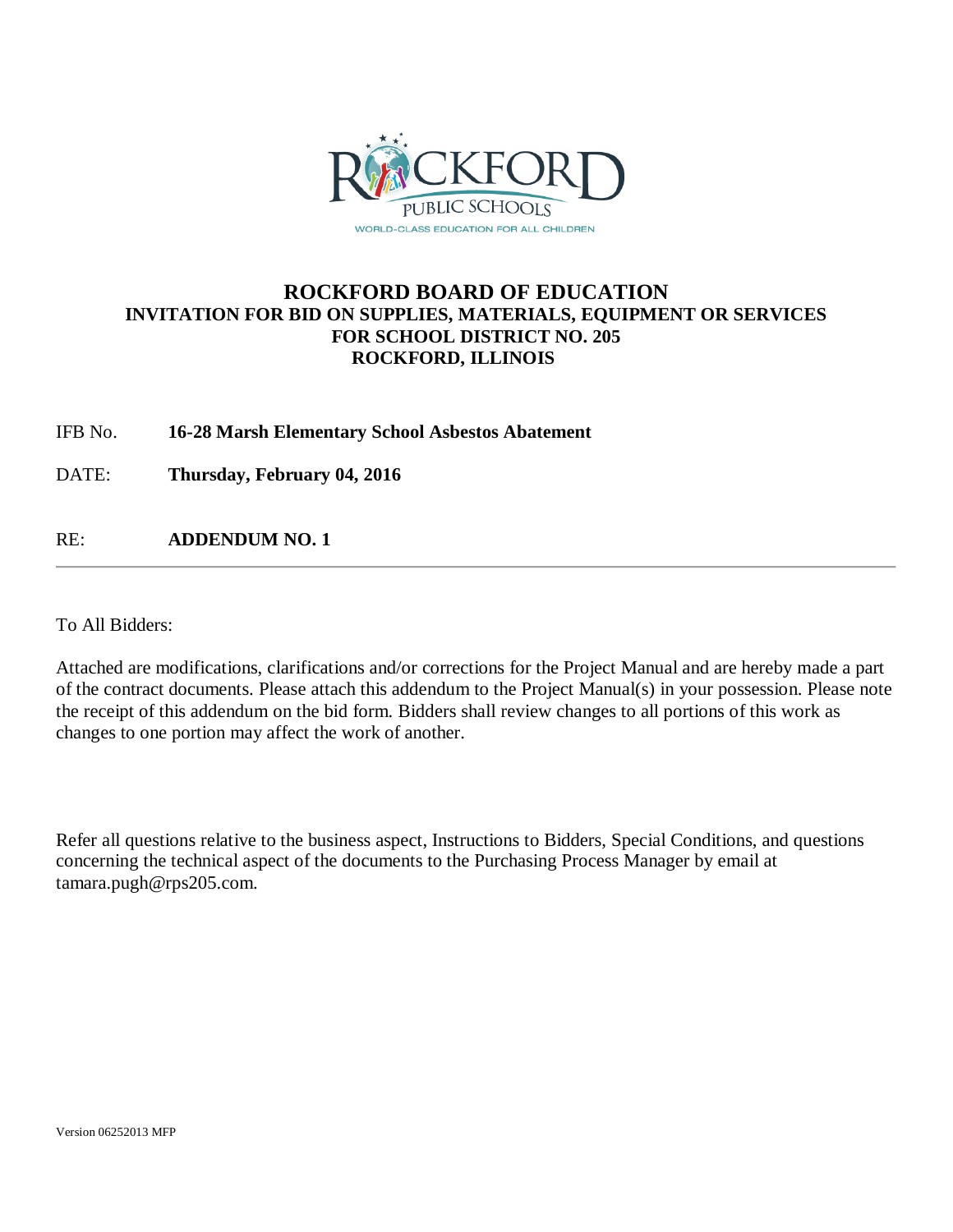# **AGENDA**

# **MANDATORY PRE BID MEETING Rockford Public School District #205 Asbestos Abatement at Marsh Elementary School**

**LOCATION: Marsh Elementary School** PRE-BID DATE & TIME: February 1, 2016 @ 3:30 PM

### **A. INTRODUCTION**

 $\mathbf{r}$ 

- 1. Meeting Sign-in Sheet
- 2. Date / Time / Place of Bid Opening \* Bids Due on Monday February 8, 2016 @ 1:00 pm Rockford Board of Education 501 7th Street- 6th Floor Rockford, Illinois \* Refer to specifications front end documents for additional information
- 3. Owner: Rockford Public School District #205 a. Tamara Pugh, RPS Dist. #205 (815) 966-3096 Tamara.pugh@rps205.com **Purchasing Dept** b. Anne Ford - RPS Dist. #205 Environmental Coordinator (815) 966-3016 forda@rps205.com 4. Environmental Consultant: Carnow Conibear & Assoc., Ltd. (312) 762-2935 DJuneau@ccaltd.com a. Mr. Daniel Juneau (312)-762-2919 DMcCormick@ccaltd.com b. Mr. Douglas McCormick

## **B. PROJECT PROCEDURES**

- 1. Bid Date/Time: Monday February , 2016 @ 1:00 pm
- 2. Bid RFI Procedure Email Only All correspondence MUST be sent to Tamara Pugh. Last RFI submittal date is Thursday February 4, 2016 @ 12:00 pm Addendum release deadline is Friday February 5, 2016 @ 12:00 pm
- 3. Abatement Bid Documents Abatement Project Manual Date December 31, 2015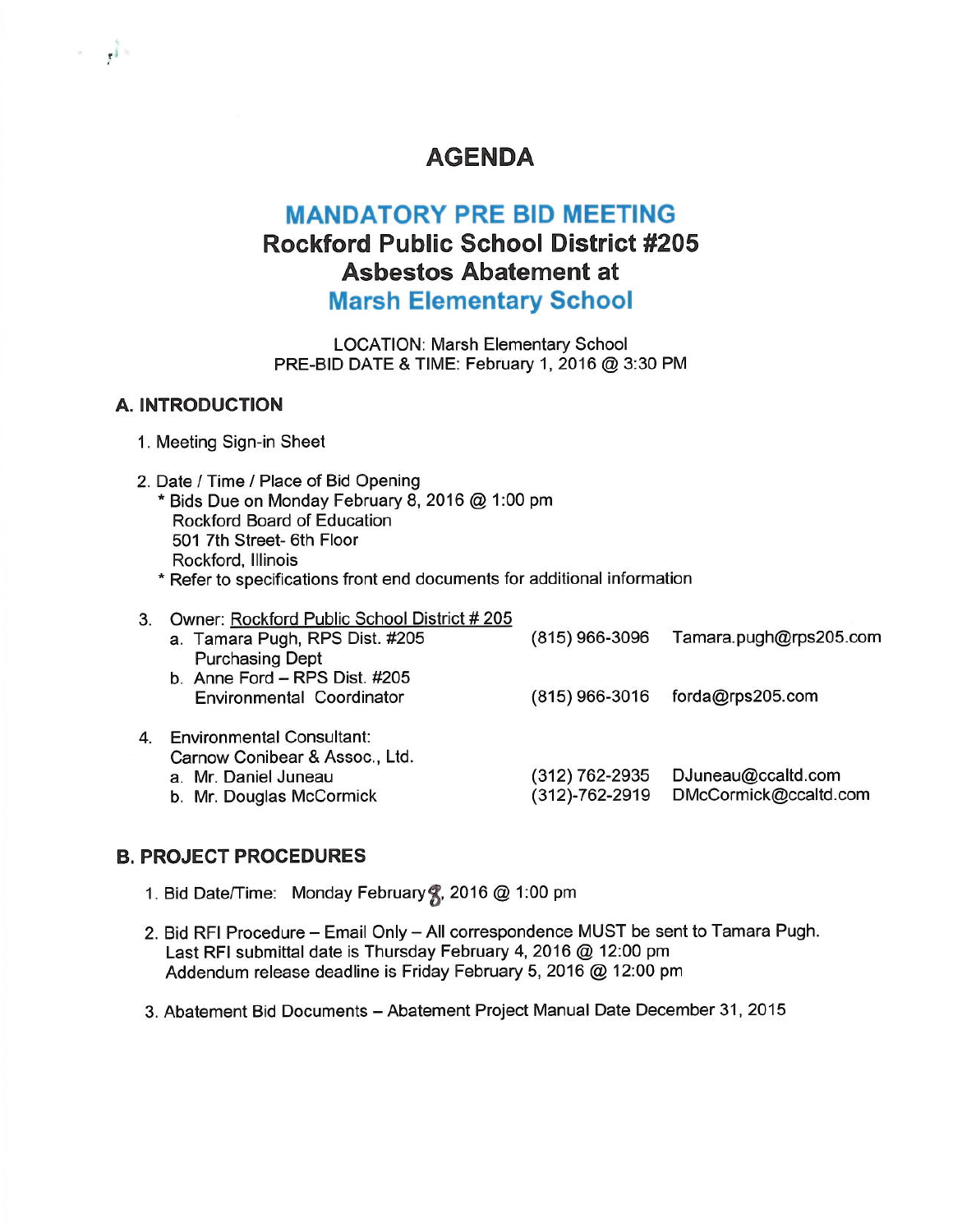## **AGENDA**

# **MANDATORY PRE BID MEETING Rockford Public School District #205 Asbestos Abatement at Marsh Elementary School**

### **B. PROJECT PROCEDURES (continued)**

- 4. Bidding Requirements
	- a. Bid Form
		- \* Base Bid (Award Criteria)
		- \* Alternates One (1) See Scope of Work Forms for Details
	- b. Forms (See attached Checklist)
- 5. 5% Bid Bond or a Cashier's Check MUST Accompany the Bid NOTE: Bid Bond or Cashier's Check made payable to the Owner
- 6. Performance & Payment Bond Required 100% of Contract Award
- 7. Requirements to clarify ANY conflict between the plans and specifications and/or the project requirements with Carnow Conibear PRIOR to the bid, but NO LATER than Thursday February 4, 2016 @ 12:00 pm (Email RFI to RPS 205 Purchasing Dept. Ms. Tamara Pugh.
- 8. Addenda Status No Addenda Issued as of February 1, 2016
- 9. Faxed/Emailed Bids Will **NOT** Be Accepted
- 10. Nothing stated at the Pre-Bid meeting or any verbal/email/fax communication from anyone will change the project documents, unless Addendum is issued by RPS 205.

## **C. APPROXIMATE SCHEDULE & SCOPE OF PROJECT**

- \* Board Meeting  $2/23/16$ \* Award Letter Issued 2/24/16 or shortly thereafter
- \* Abatement Phase Small Boiler Room Door Caulk - ASAP following NTP
- \* Abatement Phase Spring Break 2016 - March 25, 2016 thru April 2, 2016 \* Abatement Phase Following Boiler Shut Down (Approximately May 15, 2016
- \* Abatement Phase Summer Break 2016 - Approximately June 1, 2016

Time is of the essence for all interior abatement areas. Summer abatement for interior areas shall be complete no later than June 24, 2016. Abatement Contractor shall be expected to work double shifts Monday thru Saturday to complete interior areas during Summer.

Summer Start Date may be modified to support district weather days and any rapid selective demolition by GC/RPS 205.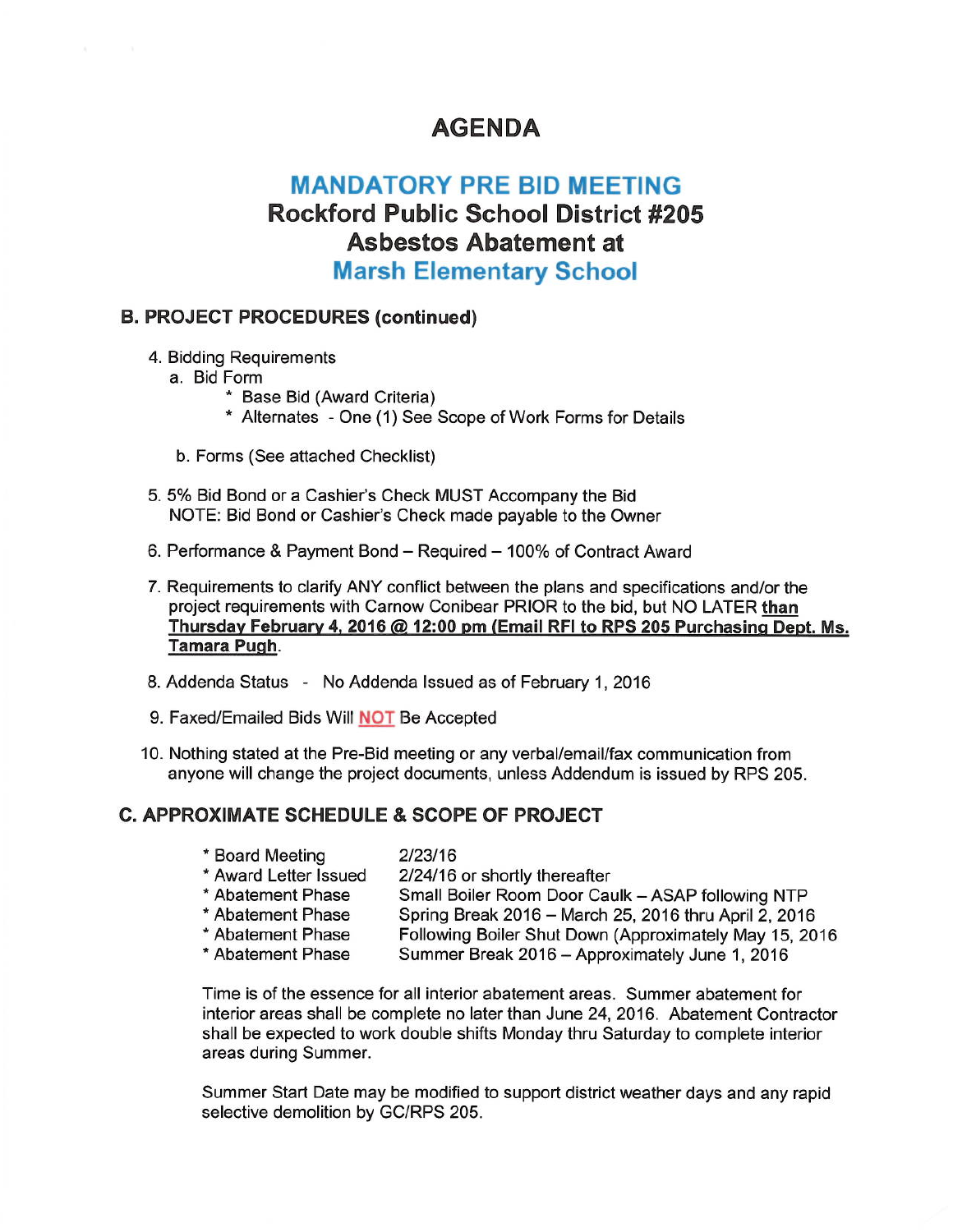## **AGENDA**

# **MANDATORY PRE BID MEETING Rockford Public School District #205 Asbestos Abatement at Marsh Elementary School**

## **D. PROJECT OVERVIEW**

 $\lambda_1,\ldots,\lambda_n$ 

Project Scope - Asbestos Abatement

Other (See Drawings for Details) **Contractor Parking Requirements** Staging / Material Storage Requirements Access / Use of Building and/or Site Use of Utilities - Power & Water Working on Site (Site Noise, Safety, Hours Requirements)

Abatement Contractor must maintain schedule per Design Documents.

### **E. GENERAL QUESTIONS**

**F. WALK THRU**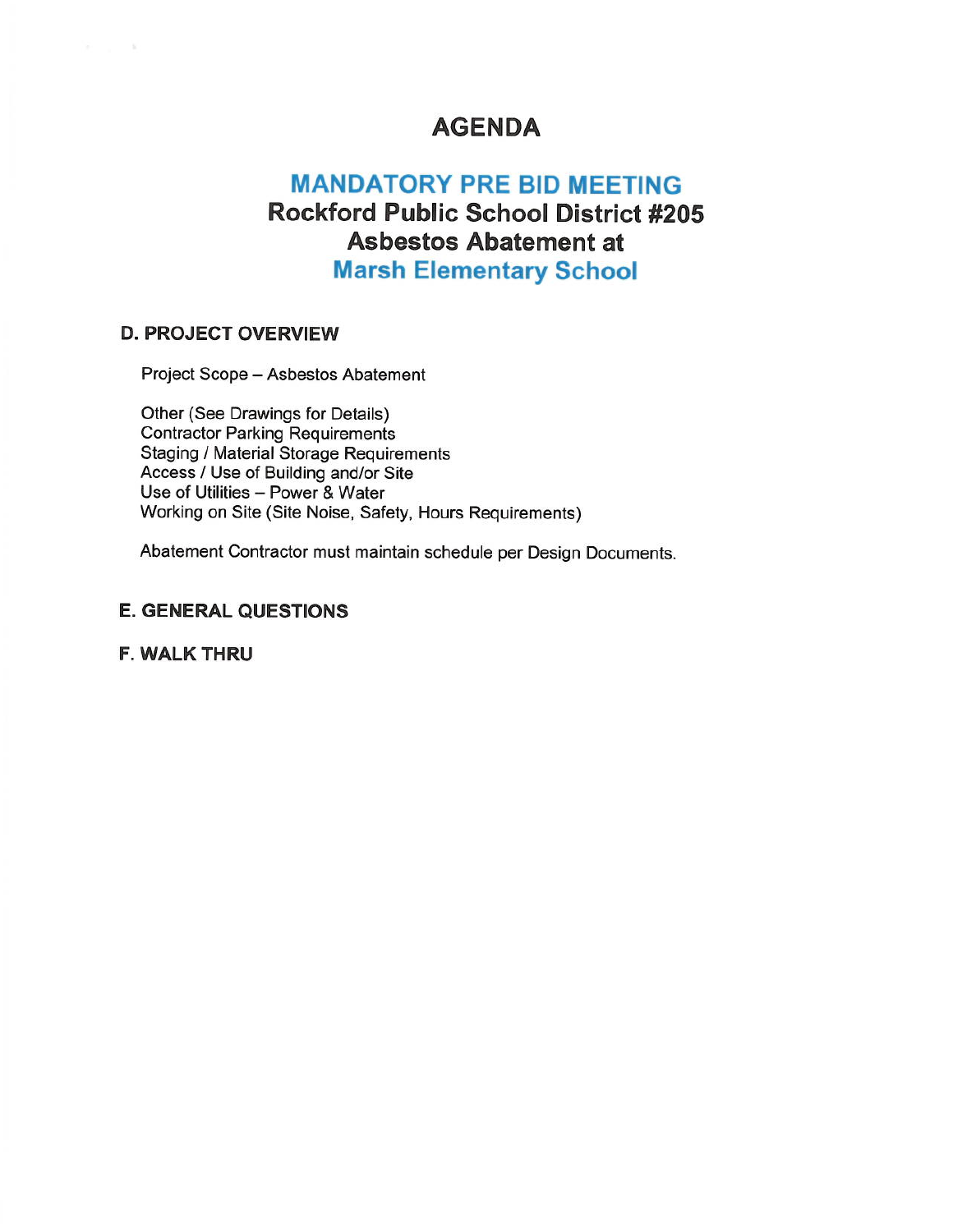#### **Rockford Public Schools**

#### **ADDENDUM ONE**

#### **Addendum Date: February 4, 2016**

#### **RE: 16-28 Marsh Elementary School Asbestos Abatement Project**

#### **PRE-BID MEETING QUESTIONS & ANSWERS:**

Question 1: How large is the tunnel?

Response 1: Mechanical Tunnels are all similar in size and dimensions. Mechanical Tunnel accessible from School Courtyard was available for view and evaluation during pre-bid walkthrough.

Question 2: Is the floor concrete?

Response 2: Yes

Question 3: Is there a lot of debris?

Response 3: Debris and/or clutter in mechanical tunnels is minimal. Tunnels should be precleaned per applicable regulations as part of Work Area Preparation.

Question 4: Hatch the only feasible access?

Response 4: Floor Hatch in Classroom 8 is the best feasible access to Mechanical Tunnel along West Wing of School Building.

Question 5: Lobby Area: Will carpet be here during abatement?

Response 5: Carpet will be present during abatement in Lobby. Carpet should be protected during abatement.

Questions 6: Is there any abatement work in room 26?

Response 6: No Abatement is required for Work Room 26.

Question 7: Room 29: Do we need to protect the ceiling?

Response 7: Ceiling Tile present in abatement areas shall be protected with one layer six mil poly sheeting.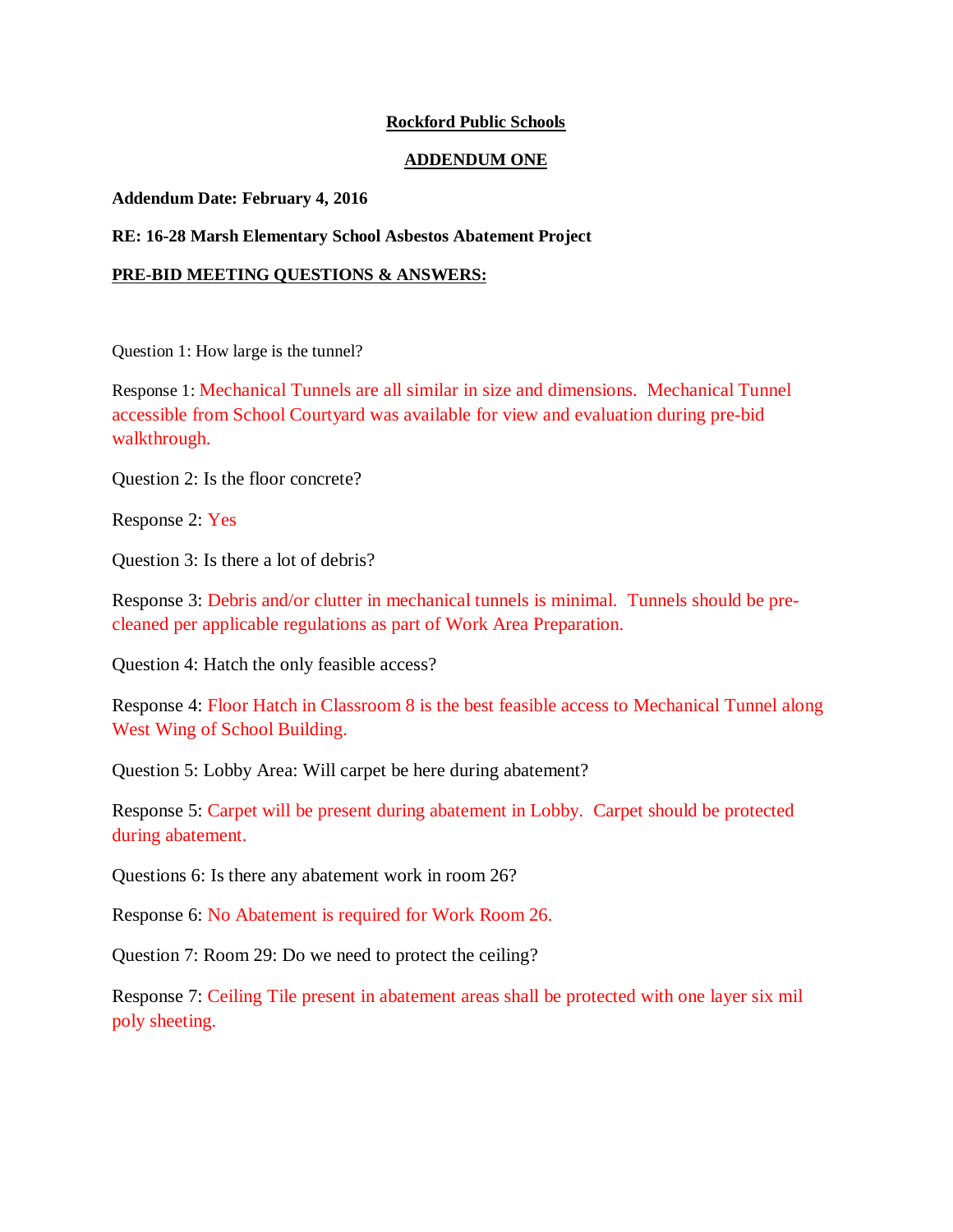### **CARNOW, CONIBEAR & ASSOC., LTD.** 600 WEST VAN BUREN STREET, SUITE 500 CHICAGO, IL 60607

 $1 -$ 

#### **SIGN-IN SHEET**

| Project #: A139670049-02 | Project: Asbestos Abatement @ | Date: 02/01/16 |
|--------------------------|-------------------------------|----------------|
|                          | Marsh Elementary School       |                |

The undersigned have attended the pre-bid meeting and received plans & related technical specifications for above referenced project.

| Name:    | ducel<br>Daniel Juneau               | Name:    | Ms. Anne Ford                |
|----------|--------------------------------------|----------|------------------------------|
|          |                                      |          |                              |
| Company: | Carnow Conibear & Assoc., Ltd.       | Company: | Rockford Public Schools      |
| Phone:   | 312.762.2935                         | Phone:   | 815.966.3016                 |
| Email:   | Djuneau@ccaltd.com                   | Email:   | forda@rps205.com             |
|          |                                      |          |                              |
| Name:    | Douglas McCormick                    | Name:    | Alex<br>toracappa            |
| Company: | Carnow Conibear & Assoc., Ltd.       | Company: | hadrics Inc                  |
| Phone:   | 312-762-2919                         | Phone:   | $630 - 679 - 9800$           |
| Email:   | Dmccormick@ccaltd.com                | Email:   | alexpualor lechnologies. com |
|          |                                      |          |                              |
| Name:    | 50/1                                 | Name:    | PATRICK<br>Connacty          |
| Company: |                                      | Company: |                              |
| Phone:   | 489-4170<br>$3 -$                    | Phone:   | $708 - 287 - 7041$           |
| Email:   | XConp. Net                           | Email:   | 2) COVEREM COM               |
|          |                                      |          |                              |
| Name:    |                                      | Name:    |                              |
| Company: | Services                             | Company: |                              |
| Phone:   | 4302<br>656<br>3<br>ے                | Phone:   |                              |
| Email:   | Paul@ Hbel Plus Services. com Email: |          | $USE -$                      |
|          |                                      |          |                              |
| Name:    | Stogses the<br>Ome S                 | Name:    | WIKE                         |
| Company: | $f\circ\mathcal{L}$                  | Company: | FRESAL ASBESTOS RAMOVAL INC  |
| Phone:   | $8 - 98$<br>4271                     | Phone:   | $030 -$<br>972.1030          |
| Email:   | usav<br>CO <sub>2</sub>              | Email:   | Mike Cuniversalco. net       |